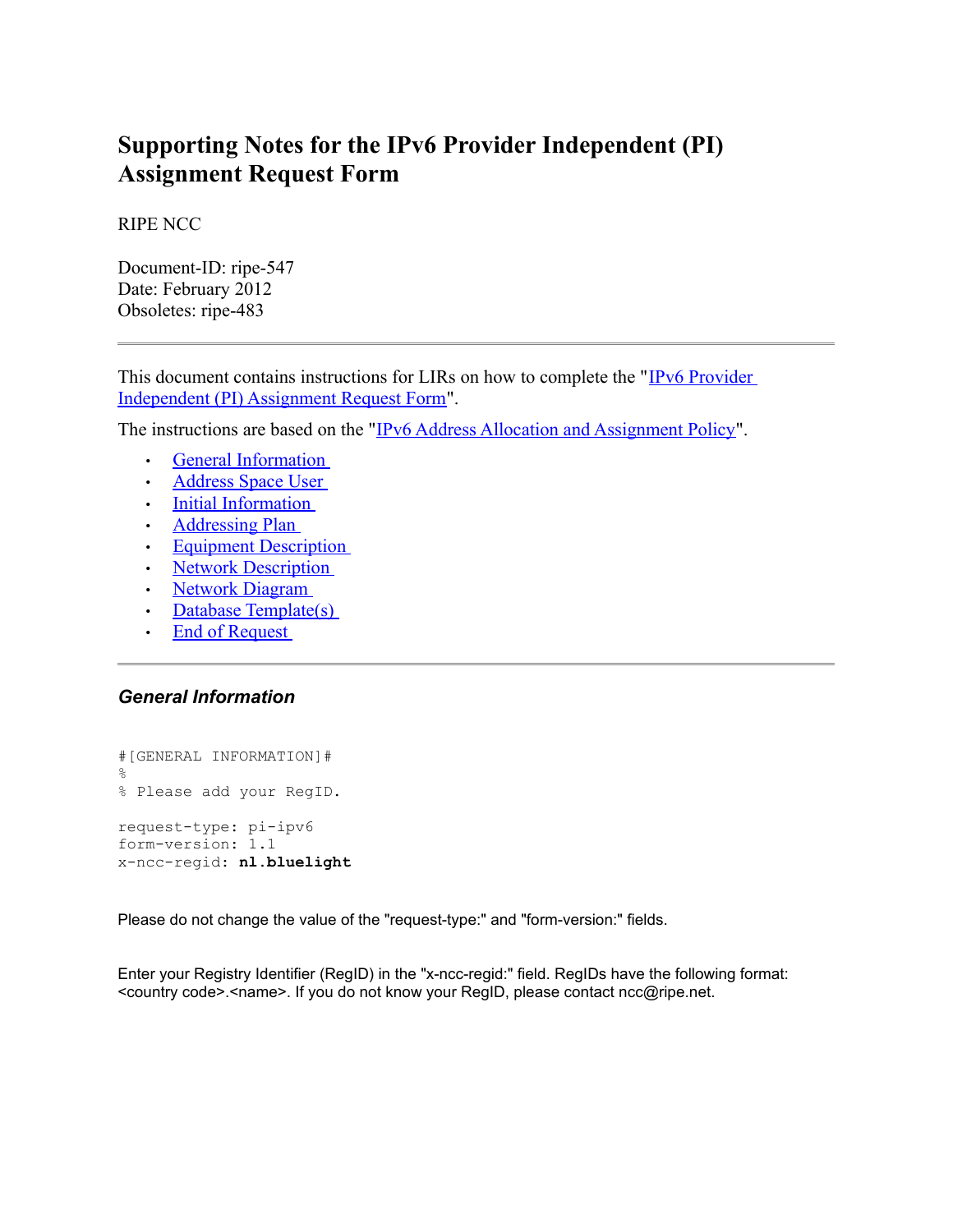#### <span id="page-1-0"></span>*Address Space User*

#[ADDRESS SPACE USER]# % % Who will use the requested address space?

legal-organisation-name: **North SantaBank** organisation-location: **Santa City, NN** website-if-available: **http://www.nsb.nn**

% Is this request being sent by a sponsoring LIR on behalf of % an End User? (Yes/No)

end-user-of-sponsoring-lir: **Yes**

% If yes, please attach a copy of the signed "End User Assignment % Agreement" and the company registration papers of the End User.

% Also please confirm that the "End User Assignment Agreement" % contains all of the elements listed in paragraph 2.0 of "Contractual % Requirements for Provider Independent Resource Holders in the % RIPE NCC Service Region".(Yes/No)

confirmation: **Yes**

% Does this End User already have address space that can be used for % this assignment? (Yes/No)

space-available: **No**

Enter the legal name and primary location of the organisation that will use this IPv6 PI address space in the "legal-organisation-name" and "organisation-location" fields. If this End User has a website, enter the URL in the "website-if-available" field. Otherwise, enter "none" in this field.

If you are an LIR sending this request on behalf of an End User, you should answer "Yes" in the "enduser-of-sponsoring-lir" field.

If you answered "Yes" you should also confirm that all of the elements of paragraph 2.0 of "Contractual Requirements for Provider Independent Resource Holders in the RIPE NCC Service Region" are listed in the 'End User Assignment Agreement' that is signed by the End User and the sponsoring LIR. IPv6 PI assignments can only be made to End Users if there is a signed 'End User Assignment Agreement' between the sponsoring LIR and the End User.

For each IPv6 PI assignment that is requested through a sponsoring LIR for an End User, we need to receive a copy of 'End User Assignment Agreement' and the company registration papers of the End User.

You can find an example agreement online:

<http://www.ripe.net/membership/lir-end-user-agreement>

You can send us an agreement in your local language or use the English version.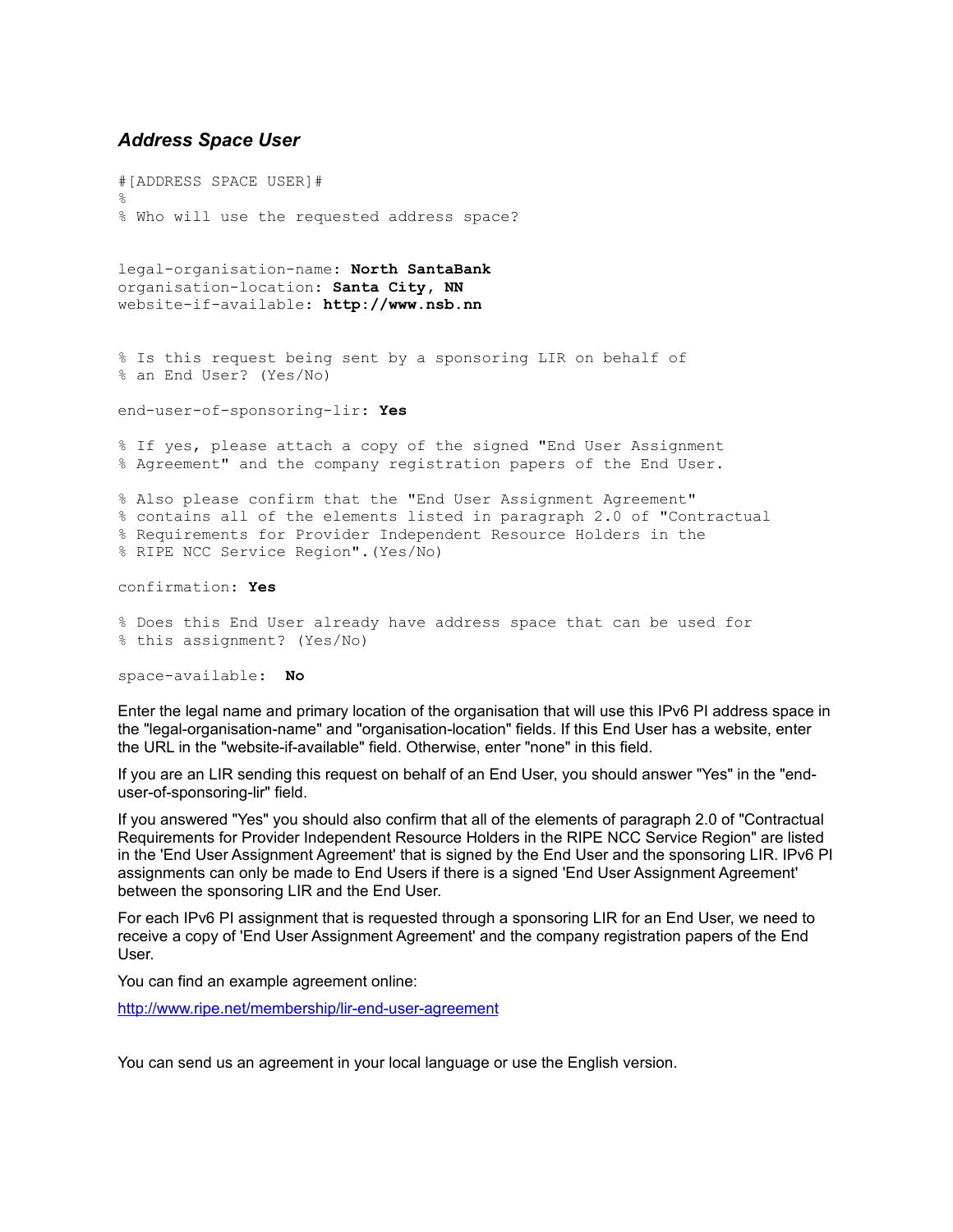If this request is sent by a Direct Assignment User, you answer "No" to the above two questions. Direct Assignment Users have already signed an "End User Assignment Agreement" with the RIPE NCC. If the request is for an LIR, you should also answer with "No".

If this request is for an LIR or a "Direct Assignment User", you do not have to attach a copy of "End User Assignment Agreement" and company registration papers.

If there is any address space assigned to this End User that is not in use, indicate this in the "spaceavailable" field. If you answer "yes", you can explain why the End User needs another assignment of address space in the "Network Description" section.

#### <span id="page-2-1"></span>*Initial Information*

```
##[INITIAL INFORMATION]#
%
% Why is PI address space required rather than PA address space? 
why-pi: North SantaBank will be multihomed. 
% Is the End User requesting extra address space for routing and/or
% administrative reasons? (Yes/No)
routing-reasons: No
% Have you made the End User aware of the consequences and disadvantages
% of PI address space? (Yes/No)
confirmation: Yes.
```
In the "why-pi:" field, explain why PA address space cannot be used for this assignment.

You cannot request a larger assignment of address space than needed as conservation is one of the most important goals of the Internet Registry System. You can state whether you are requesting more address space than needed in the "routing-reasons:" field.

You must ensure that the End User understands and accepts that PI address space may be more difficult or more expensive to route than PA address space and then confirm this in the "confirmation:" field.

### <span id="page-2-0"></span>*Addressing Plan*

```
#[ADDRESSING PLAN]#
\approx% When will the End User use this IPv6 PI assignment?
\approx% Subnet Within Within Within
% size (/nn) 3 months 1 year 2 years Purpose
subnet: /48 x - - Office LAN
number-of-subnets: 1
% Will the End User return any address space?
address-space-returned: no
```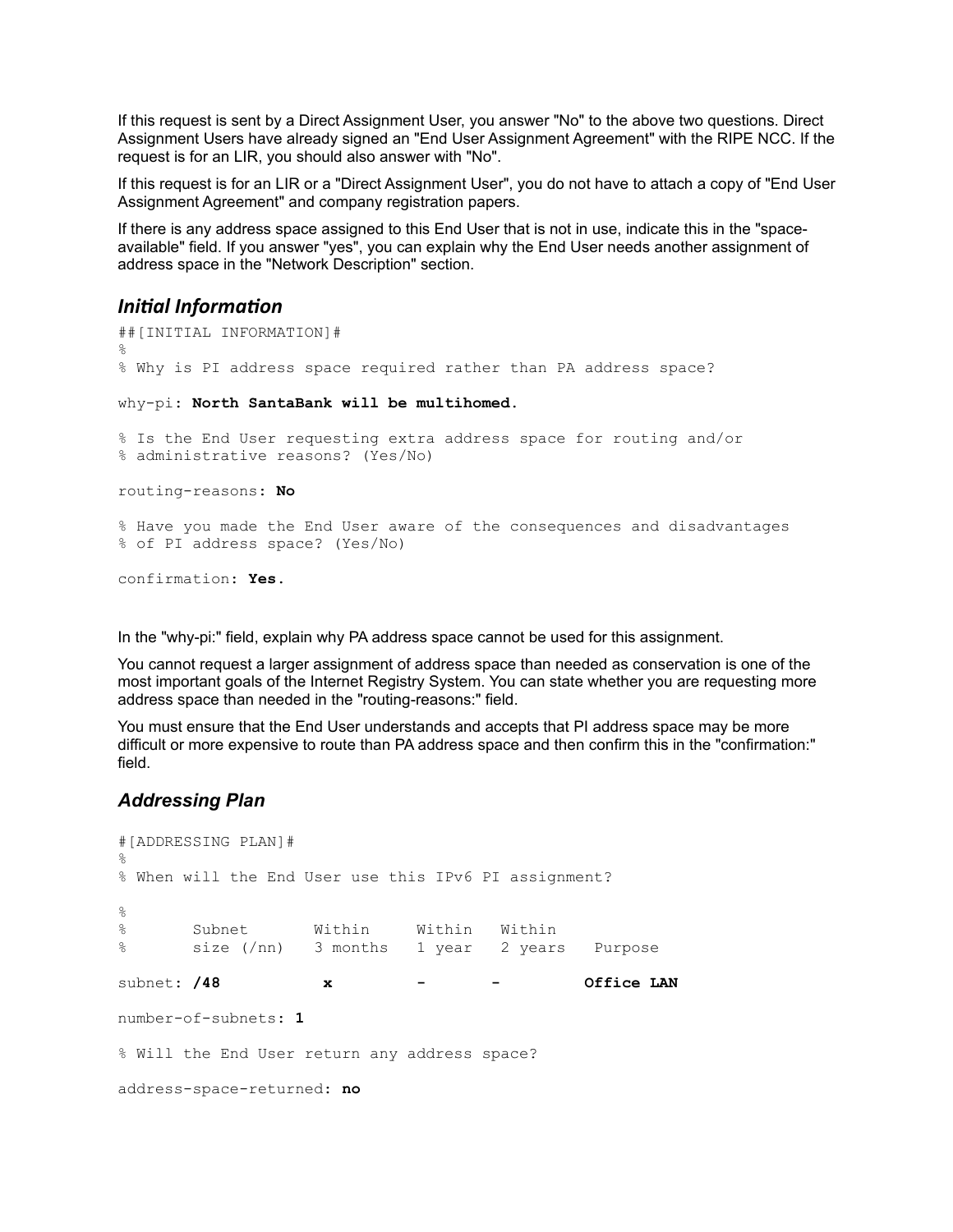The addressing plan shows how the End User will use the requested address space.

You can repeat the "subnet" row as many times as needed. Delete any empty "subnet" fields before you send the request.

Enter the size of each subnet in the " Subnet size (/nn)" column. Please specify the size using IPv6 slash notation (for example, /48).

In the " Purpose" column, write a short description of each subnet. If needed, you can write a more detailed description in the "Network Description" section of this form.

Complete the remaining columns with a cross  $(x)$  or a dash  $(-)$ . For example, if you will use a subnet within three months, enter a cross in the " Within 3 months" column and a dash in both the " Within 1 year" and " Within 2 years" columns.

In the "number-of-subnets" field, enter the total number of subnets listed in the addressing plan.

The smallest IPv6 PI assignment size issued by the RIPE NCC is /48

If there is any address space assigned to the End User that they will return, list each prefix in separate "address-space-returned" fields. The expected time for renumbering is three months. You can use the following syntax: <IP range> to <which LIR/ISP> in <time period> for this field.

#### *Equipment Description*

```
#[EQUIPMENT DESCRIPTION]#
\approx% What equipment will be used and how will it use the requested
% address space?
equipment-name: Switches
manufacturer-name: Cisco
model-number: 25xx
other-data: 5 units
equipment-name: Servers
manufacturer-name: HP
model-number: various
other-data: 10 units
equipment-name: Workstations
manufacturer-name: Dell
model-number: GX150
other-data: 20 units
equipment-name: Routers
manufacturer-name: Cisco
model-number: 3825
other-data: 2 units
```
The equipment description will help us to understand the requirements listed in the addressing plan and can be repeated as many times as needed. Leave an empty line before each new "equipment-name" field.

In the "equipment-name" field, enter the type of equipment requiring address space from this assignment.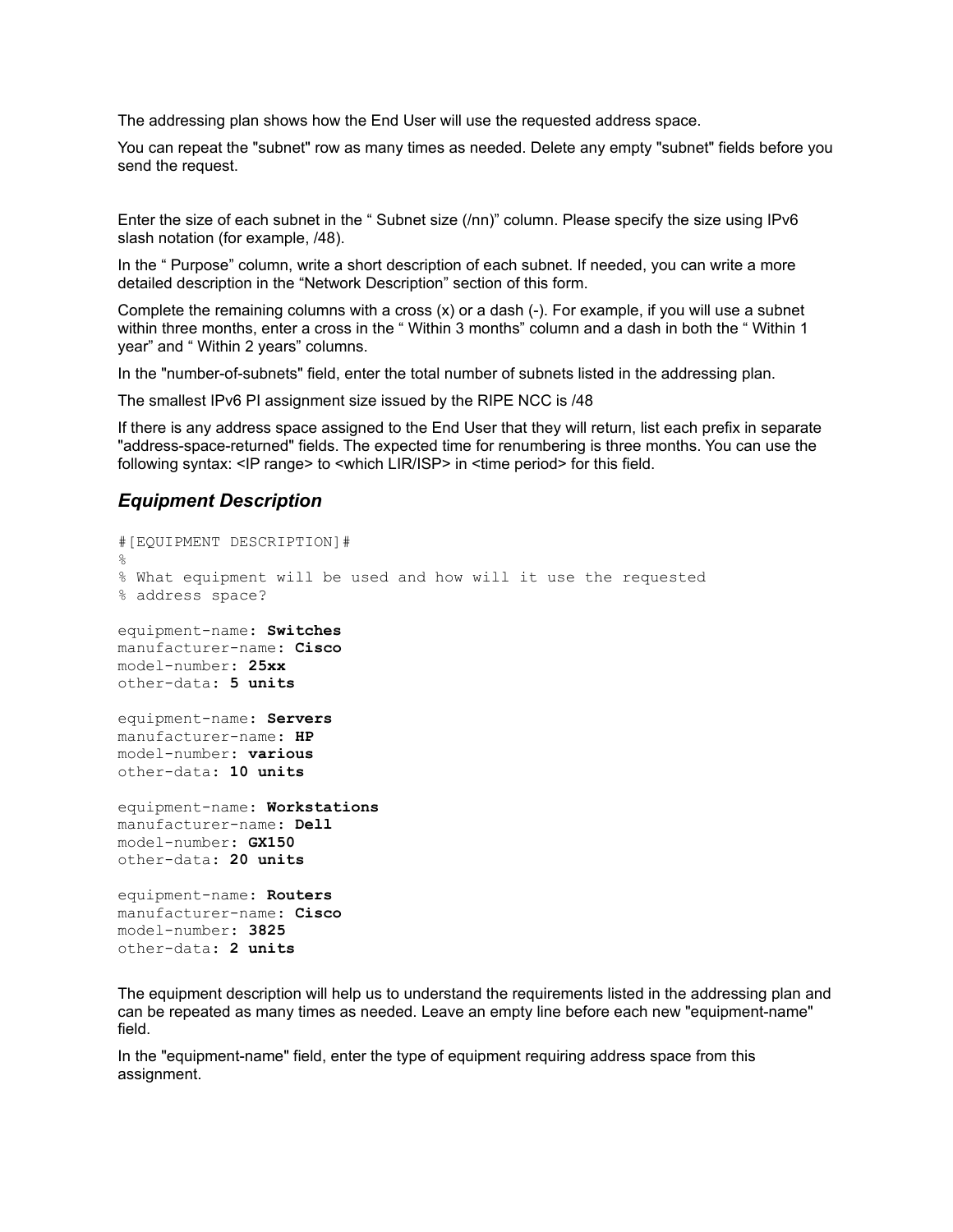Enter the vendor name and model number for the piece of equipment in the "manufacturer-name" and "model-number" fields.

If you have any more information about how this piece of equipment will use the requested address space, add this in the "other-data" field.

#### <span id="page-4-2"></span>*Network Description*

```
#[NETWORK DESCRIPTION]#
%
% Please add more information if you think it will help us understand
% this request. If the End User is requesting more than a /48 please 
% explain why:
```
**North SantaBank has an office in Santa City that will be IPv6 enabled.**

You can use this space for additional information that you think will be helpful for us (RIPE NCC) when we evaluate your request. A clearer understanding of the network and its addressing needs can help us to evaluate your request more quickly.

#### <span id="page-4-1"></span>**Network Diagram**

```
#[NETWORK DIAGRAM]#
\mathfrak{D}% You can attach a network diagram or other supporting documentation,
% particularly if the End User is requesting more than a /48
\approx% Have you attached any files/documents to this request? (Yes/No)
file-attached: Yes
```
A network diagram (topology map) can help us to understand the set-up of the network and its addressing needs.

Supporting documentation is useful if the organisation will require more than /48.

#### <span id="page-4-0"></span>*Database Template(s)*

```
#[DATABASE TEMPLATE(S)]#
\frac{1}{2}% Please complete all of the fields below.
inet6num:
netname: NSB-NET
descr: North SantaBank
country: NN
org: ORG-NS31-RIPE
admin-c: ACM2-RIPE
tech-c: HOHO1-RIPE
status: ASSIGNED PI
mnt-by: RIPE-NCC-END-MNT
mnt-lower: RIPE-NCC-END-MNT
mnt-by: SANTA-MNT
mnt-routes: SANTA-MNT
mnt-domains: SANTA-MNT
changed: hostmaster@ripe.net
source: RIPE
```